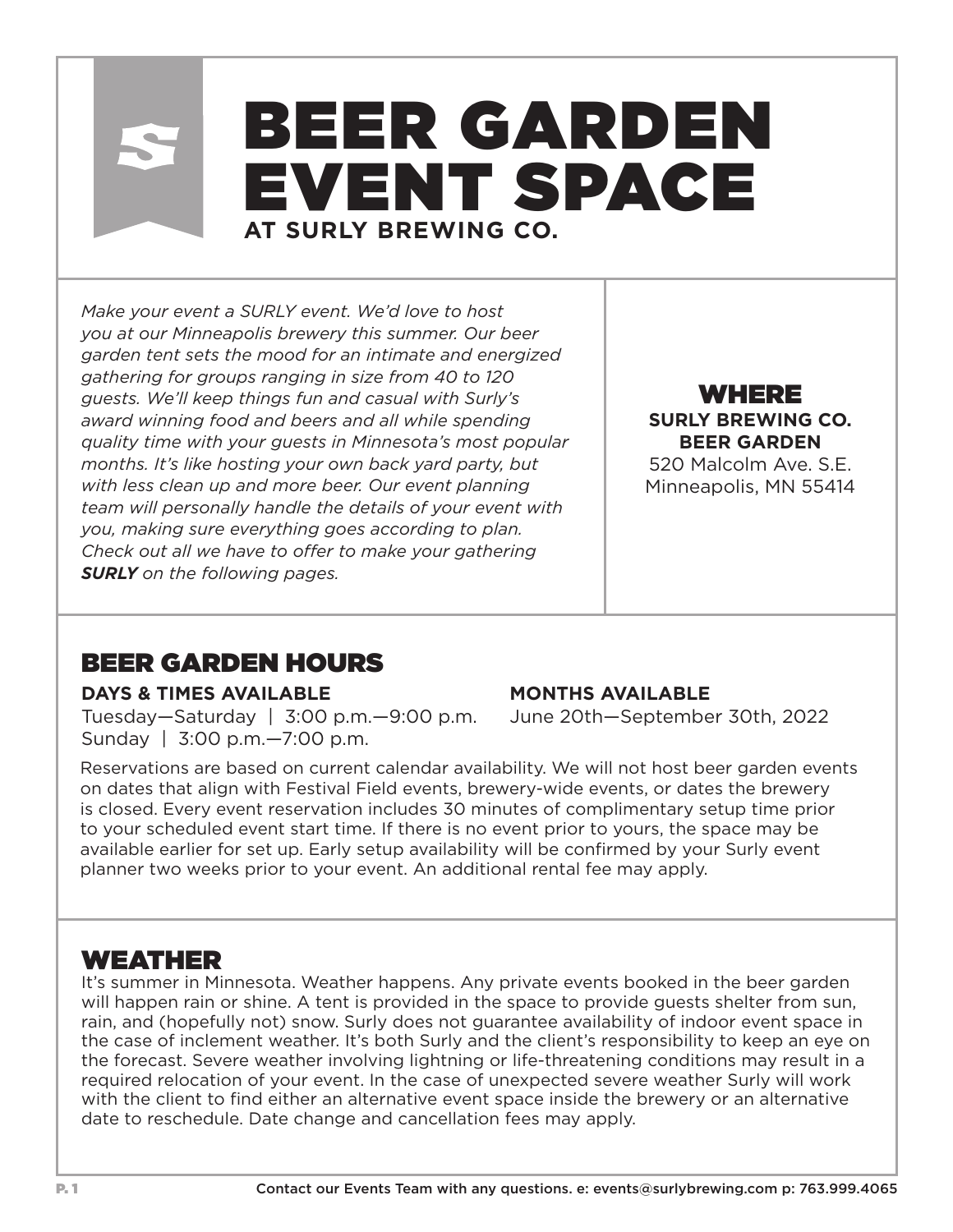## FOOD & BEVERAGE MINIMUMS

Surly Brewing Company requires that clients booking a private event meet their contracted food and beverage minimum. Should the food and beverage minimum not be reached during your event, a rental fee will be added to the final bill to reach the food and beverage minimum. Your Surly event planner will provide you with the food & beverage minimum that coincides with your reservation. Each reservation requires a \$500.00 rental fee in addition to the food and beverage minimum. The rental fee covers the setup and tear-down of your event space, exclusive

#### FOOD & BEVERAGE MINIMUM TUESDAY—SUNDAY

TUESDAY—SATURDAY **3:00 p.m.—9:00 p.m. SUNDAY 3:00 p.m.—7:00 p.m.**

MINIMUMS **Starting at \$3,000.00**

use of Surly's yard games, standard audio setup for background music and announcements, and security during your event.

Reservation start times are flexible based on availability. Check with your Surly event planner for availability options on your preferred date. Surly Brewing Company does not reserve beer garden private event dates further out than the current season.

#### MENU SELECTIONS

Check out our current beer garden event menu for seasonal selections Chef and the team are offering.

We'd love to start putting together your menu ideas sooner rather than later. The Surly Food Truck will be the centerpiece for your food service, additional snack and dessert options are available. A pre-fixe menu will be provided for your group, with warm items being served from the truck and a buffet of accompaniments set alongside it. Your event planner will work with you directly to plan your menu. Allergies and certain dietary restrictions can be accommodated. All outdoor food is served in compostable wares to align with Surly's zerowaste mission.

Ideally we'd like to have your menu and event details outlined in your final event order two weeks out from your event. Your guaranteed guest count, and menu counts if applicable, are due (5) business days prior to your event. If guaranteed guest count is not received, the guest count given at the time of booking will be used. Your signed final event order agreeing to your menu is due at this time as well. We will make every effort to accommodate any last-minute increase in guest counts. Decreases in guest count are not allowed within five (5) business days of the event.

Additional food may be ordered during your event, a 10% current menu price increase will apply. Menu items available for reorder will be provided by Chef the day of the event. Menu pricing on food and beverage is guaranteed for the current beer garden event season only.

Menu items subject to change based upon availability, supply, and demand.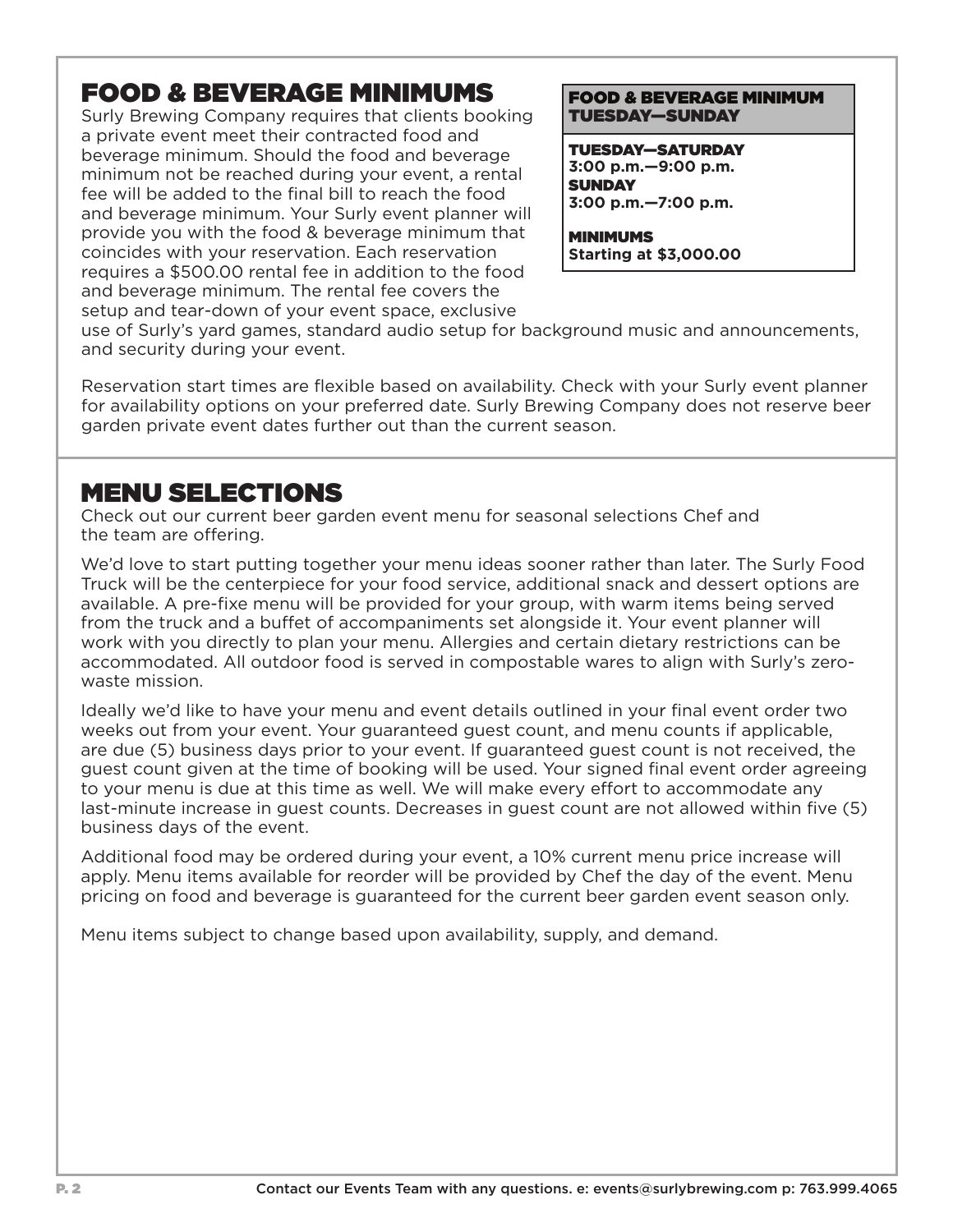## FOOD & BEER POLICIES

Surly's private events are an extension of our brewery offerings, and due to the Minnesota State Tap Room law we can only serve our own beer. Our really, really good beer. We also provide our guests with an assortment of soft drinks available for purchase. You may not bring wine, spirits, or any other kind of beverage into your event. Absolutely no flasks, wine bottles or any kind of spirits/alcohol may be brought into the space. If outside alcohol is discovered in the possession of a guest, the contents will be disposed of.

All food is made in house and must be consumed in house. With the exception of specialty cakes and desserts, no outside food or beverage is allowed. In accordance with the State of Minnesota health codes, no food or beverage can be packed up for takeout. To maintain food quality, food truck service will be limited to two (2) hours. Warm food will be served from the truck, sides will be served buffet style.

#### DESSERT

We have a talented pastry team staffed to provide our guests with the best dessert in town. If you have a bakery you would prefer to use, you may do so. Desserts brought in from an outside source will be subject to a \$4.50 per person serving fee. Our award-winning pastry team will be happy to speak with your regarding your specific dessert needs. At the end of your event, any cakes or cupcakes that have not been cut or served to the group may be boxed up and taken home with you.

## STUFF YOU CAN'T DO

Your own centerpieces and decorations may be brought in as long as they do not conflict with the following. You may not affix anything to the walls, floors, or ceilings, unless a preapproved vendor does it. ABSOLUTELY no glitter, glitter balloons, confetti, feather boas, flower petals, ceiling draping, nails (the kind you hammer), duct tape, adhesive back strips (command strips), thumbtacks, or flames (candles, torches, etc.). Use of any of these items, or damage caused to Surly property may result in a damage fee.

## NOISE

Here at Surly we love a good time. And we want you and your guests to have a good time! But we need to make sure our other beer garden guests have a good time too. Live entertainment is welcome in the beer garden but must be approved by your event manager first.

Live bands and DJs must provide their own equipment and staging. They cannot plug into our in-house sound system. A sound check will be required prior to your event to ensure noise isn't bleeding into the public spaces outside of the beer garden private event space. Should your entertainment be asked to turn down their volume during the event, they must do so immediately. If group does not take action after two requests, we will pull the plug on your party. Please ensure you communicate this with your entertainment, they are your responsibility.

#### PREFERRED VENDORS

Surly Brewing Company allows outside vendors (DJs, florists, up lighting designers, decorators, etc.) of your choice. We also have awesome event partners that we'd love to introduce you to. Your event planner would love to help you get the conversation started!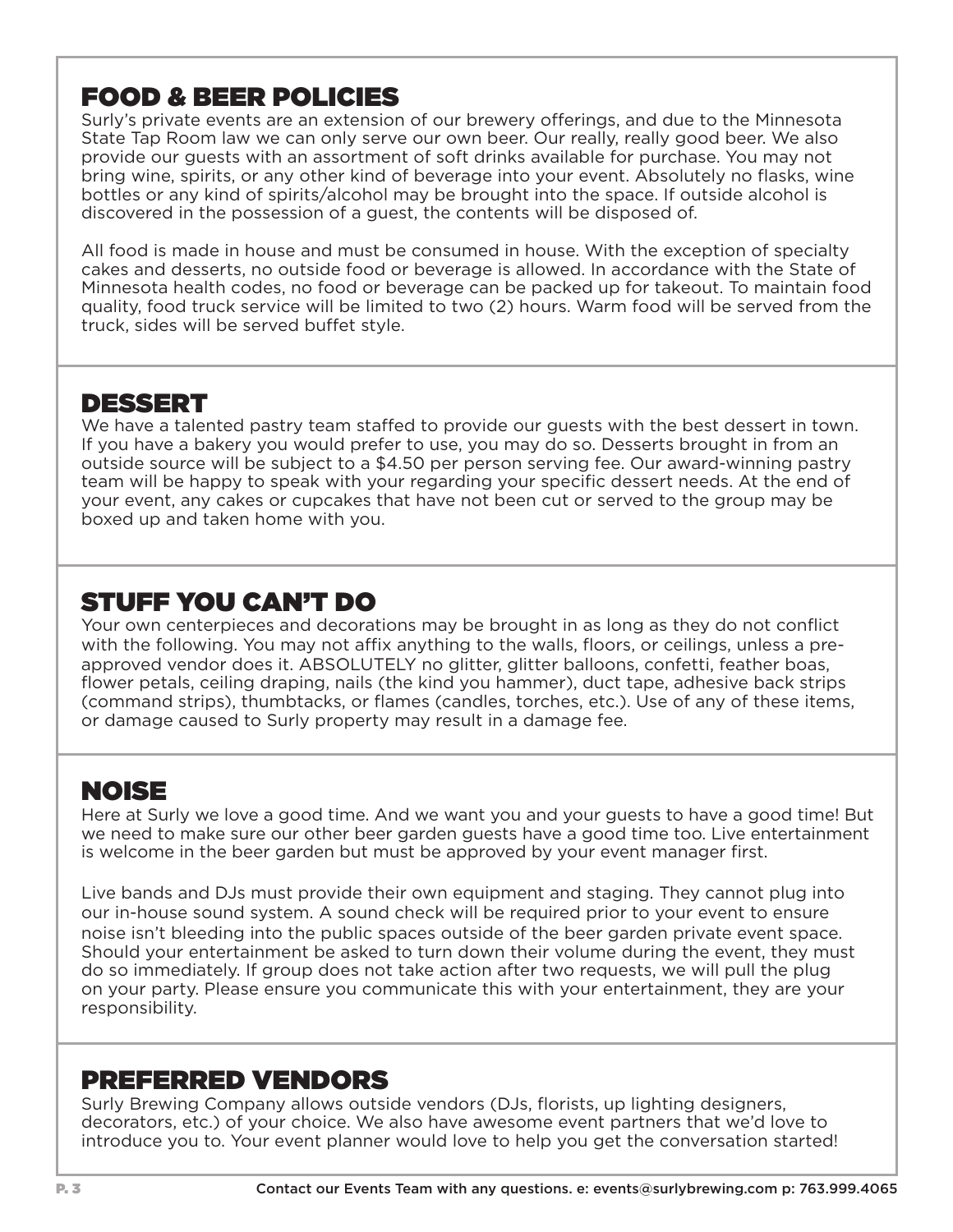## SURLY BREWING LOGO USAGE & BRAND GUIDELINES

The Surly Brewing logo represents our identity and is our most valuable piece of intellectual property. Individuals or businesses using our logo without expressed permission can unknowingly put the Surly brand in jeopardy. Unauthorized use of the Surly logo can give the impression we publicly favor, support and/or endorse an organizations' product, service and/or philosophy. In some situations, it can even imply legal liability. As a result, we're very protective with its use.

As a client of Surly Brewing's Scheid Hall Event Center, we require that you acknowledge and adhere to the following brand guidelines:

- I understand I have permission to use Surly Brewing's name in direct reference to the physical location where my event is being held.  *Example: Sparky Abrasives 15th Annual Awards Banquet hosted at Surly Brewing's Scheid Hall Event Center*
- I understand I may not use Surly's name, logo, or likeness to promote my event in any visual or descriptive manner beyond listing, announcing, mentioning or tagging Surly as my event's venue location.
- I understand I may not use any language such as 'partners', 'sponsors', 'welcomes', 'hosts', 'supports', or any other phrasing that implies Surly Brewing is affiliated with my event beyond the venue location.
- I understand that Surly does not advertise, partner, promote or co-host events on social media platforms such as Facebook, EventBrite, etc.
- I understand that Surly reserves the right to grant permission for logo usage on a caseby-case basis. I understand that using the Surly logo without permission or authorization is in breach of my event contract and could be considered grounds for terminating my event.

## FESTIVAL FIELD

We like to keep things rocking at our Minneapolis brewery and make sure all our guests have a great time. From the beer garden to brewhouse, an exciting and energetic atmosphere awaits you. During the nice weather season we like to throw even bigger parties in our Festival Field space, which can make for a lot of people on site. Depending on timing, we may not know if we'll have anything planned in Festival Field on the day of your event when you book with us. If a Festival Field show falls on the same date as your event, your Surly event planner will work with you to move your event to a more suitable date.

## RESERVING EVENT SPACES | DEPOSIT & PAYMENTS

A \$1,000.00 deposit is required to book our event spaces at any time Tuesday - Sunday. Deposits are due upon signing the contract when booking an event in the beer garden. Your deposit will be applied towards your final payment. Event deposits are non-refundable.

Pre-payments may be made beginning (10) days prior to the event. Pre-authorization of your form of payment will be required the day of your event prior to your start time. Cash and credit cards are accepted. We do not accept wire-transfers or post-event payments.